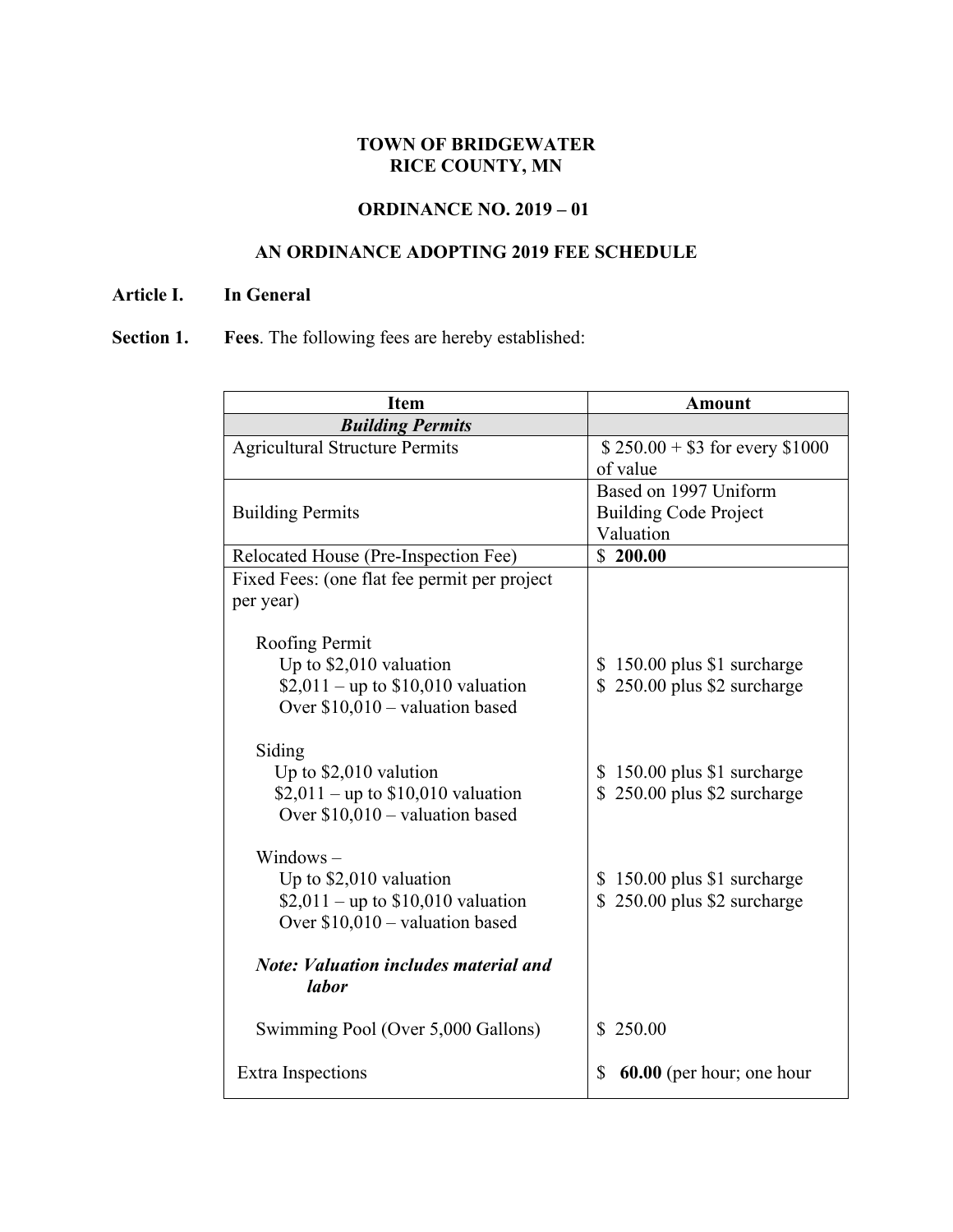|                                                                                                   | minimum)                                        |
|---------------------------------------------------------------------------------------------------|-------------------------------------------------|
| <b>Environmental Health</b>                                                                       |                                                 |
| Printed copy of Septic Ordinance (Chapter 14                                                      | 15.00<br>\$                                     |
| of Town Code) Available online at no cost                                                         |                                                 |
| Septic Permit (Holding Tank)                                                                      | $\mathbb{S}$<br>200.00                          |
| Septic Permit (Homeowner Installation)                                                            | $400.00 + *, **, **$                            |
| Septic Permit                                                                                     |                                                 |
| (Under $2,500$ gallons)                                                                           | $350.00 + *, ***$<br>\$                         |
| $2500 - 4999$ gpd                                                                                 | $550.00 +$ *, ***                               |
| $5.000 - 10,000$ gpd                                                                              | $$750.00 + *, ***$                              |
|                                                                                                   |                                                 |
| $\ast$<br>Installer shall provide equipment for pit bore.                                         |                                                 |
| Must be professionally designed.<br>**<br>***                                                     |                                                 |
| Soil inspections shall be done by a Township<br>Inspector at a cost of \$150 paid directly to the |                                                 |
| Inspector at the time of inspection.                                                              |                                                 |
| <b>Extra Inspections</b>                                                                          | $$60.00 \text{ hr}$ ; minimum 1 hour            |
| <b>Planning and Zoning</b>                                                                        |                                                 |
| Certificate of Zoning Compliance                                                                  | \$50.00                                         |
|                                                                                                   | $$460.00 + $46.00$ recording fee                |
| <b>Conditional Use Permit</b>                                                                     | $+$ incidentals                                 |
| Interim Use Permit                                                                                | $$460.00 + $46.00$ recording fee                |
| Variances                                                                                         | $$360.00 + $46.00$ recording fee                |
| Zoning Amendments (change in text or                                                              | \$500.00 plus costs incurred by                 |
| change in district designation)                                                                   | the township                                    |
| TEPP Permits (In March only)                                                                      | \$100.00                                        |
| TEPP Permits (Other Months)                                                                       | \$300.00                                        |
| Comprehensive Plan (printed copy)                                                                 | \$<br>5.00                                      |
| Available online at no cost                                                                       |                                                 |
| Faxes                                                                                             | $$1.00$ (1 <sup>st</sup> page plus \$1 for each |
|                                                                                                   | additional page)                                |
| Photocopies                                                                                       | \$ .25 page                                     |
| Zoning Ordinance (printed copy)                                                                   | \$75.00                                         |
| Available online at no cost                                                                       |                                                 |
| Lot Split Certification (the applicant must                                                       |                                                 |
| record all documents)                                                                             |                                                 |
| Per new parcel described                                                                          | \$140.00                                        |
| Per existing parcel described                                                                     | \$140.00                                        |
| Per easement that is described by a legal                                                         | \$70.00                                         |
| document                                                                                          |                                                 |
| For zoning administrator to certify all                                                           | \$50.00                                         |
| documents created by others                                                                       |                                                 |
| Driveway Permits (on Township Roads)                                                              | \$100.00                                        |
| Zoning Administrator (Tasks not included in                                                       |                                                 |
|                                                                                                   |                                                 |